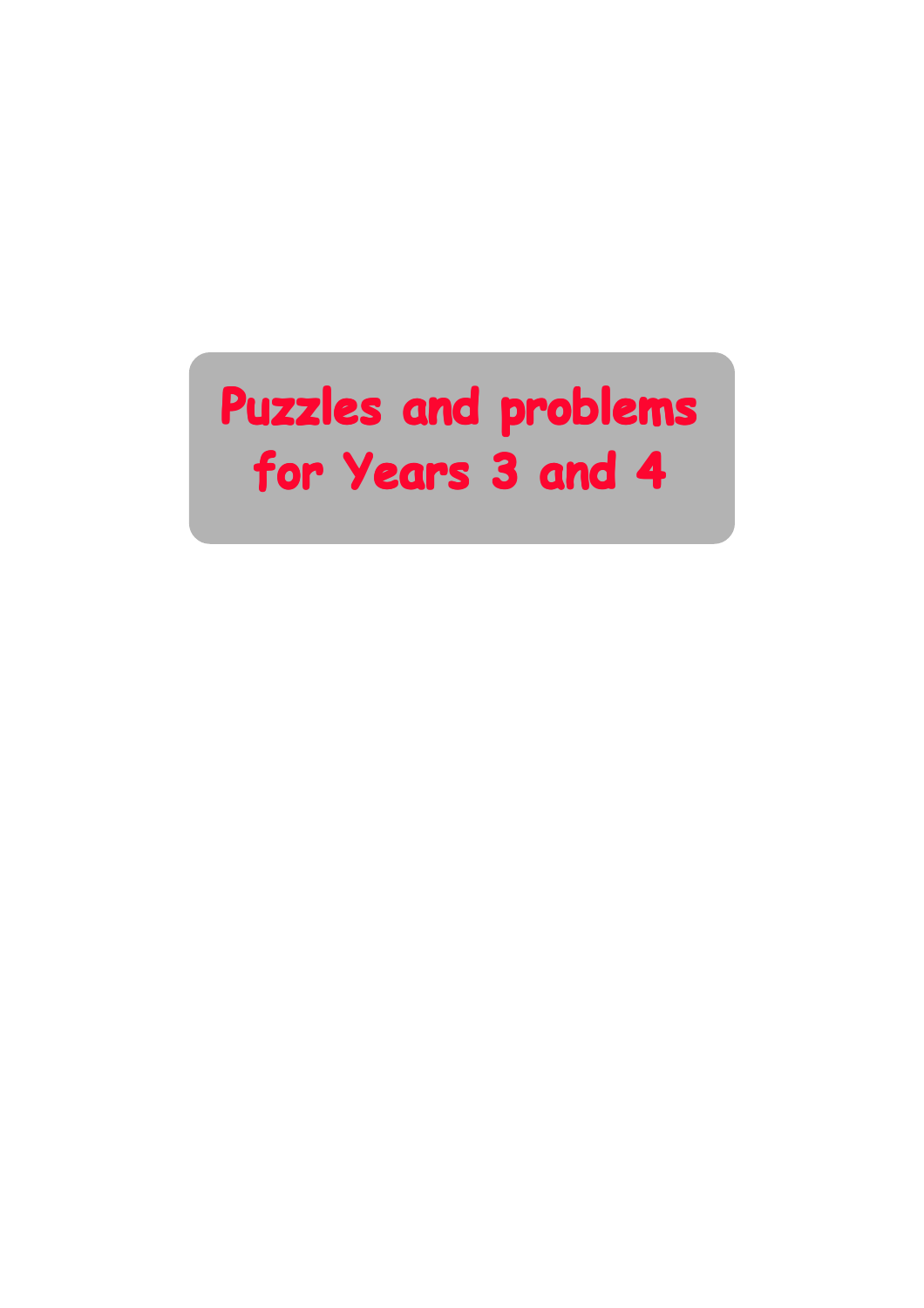

- 1. Take five coins: 1p, 2p, 5p, 10p, 20p. Put them in a row using these clues. The total of the first three coins is 27p. The total of the last three coins is 31p. The last coin is double the value of the first coin.
- 2. Take six coins: two 1p, two 2p and two 5p. Put them in a row using these clues. Between the two 1p coins there is one coin. Between the two 2p coins there are two coins. Between the two 5p coins there are three coins.

What if you take two 10p coins as well, and between them are four coins?



### **Teaching objectives**

26 | Solve word problems involving money.<br>**26** Explain methods and reasoning.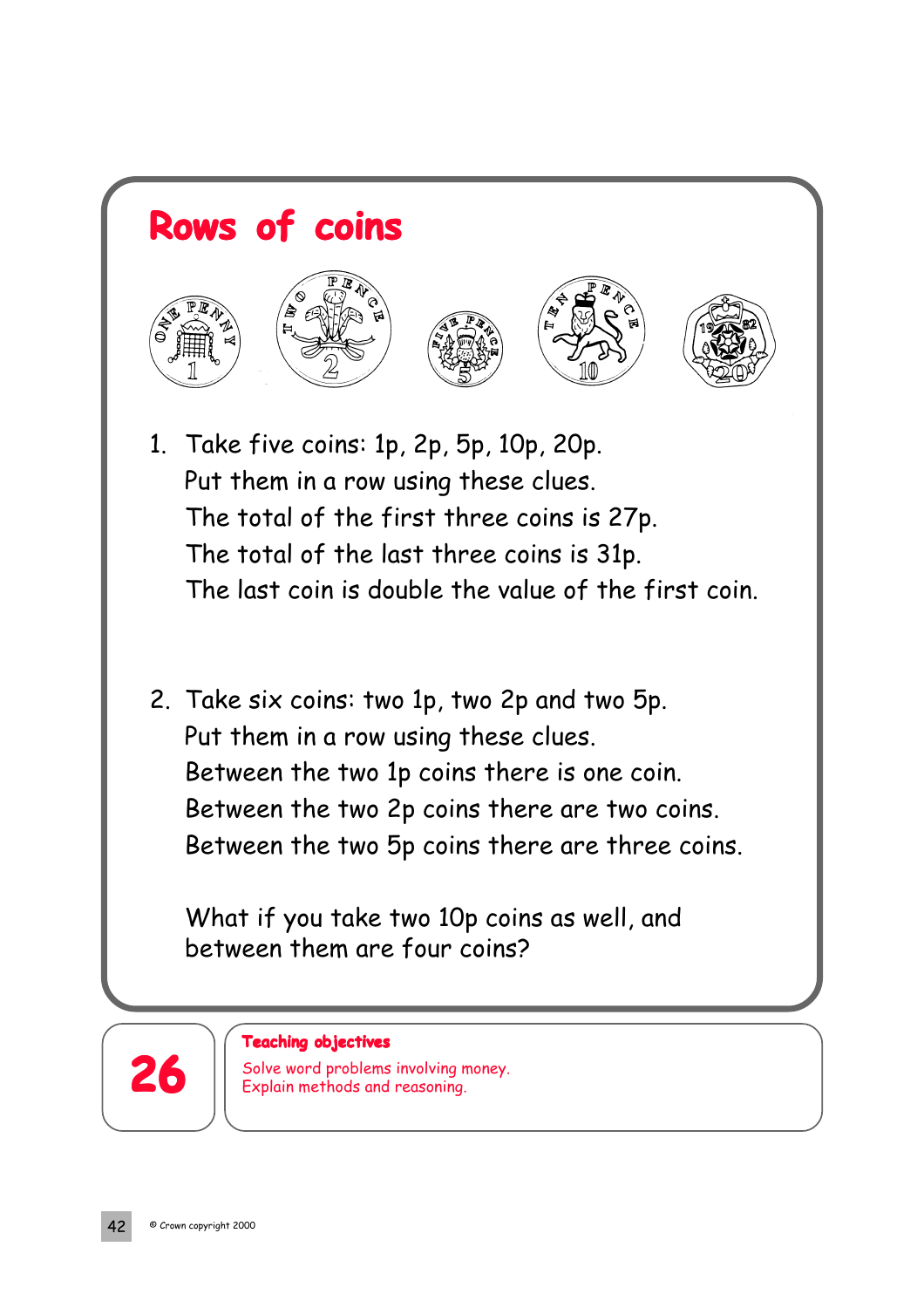## **Roly poly Roly poly**

The dots on opposite faces of a dice add up to 7.

1. Imagine rolling one dice. The score is the total number of dots you can see. You score 17. Which number is face down? How did you work out your answer?



2. Imagine rolling two dice. The dice do not touch each other.



The score is the total number of dots you can see. Which numbers are face down to score 30?

## **Teaching objectives**

Solve mathematical problems or puzzles. Add three or four small numbers. Explain methods and reasoning.

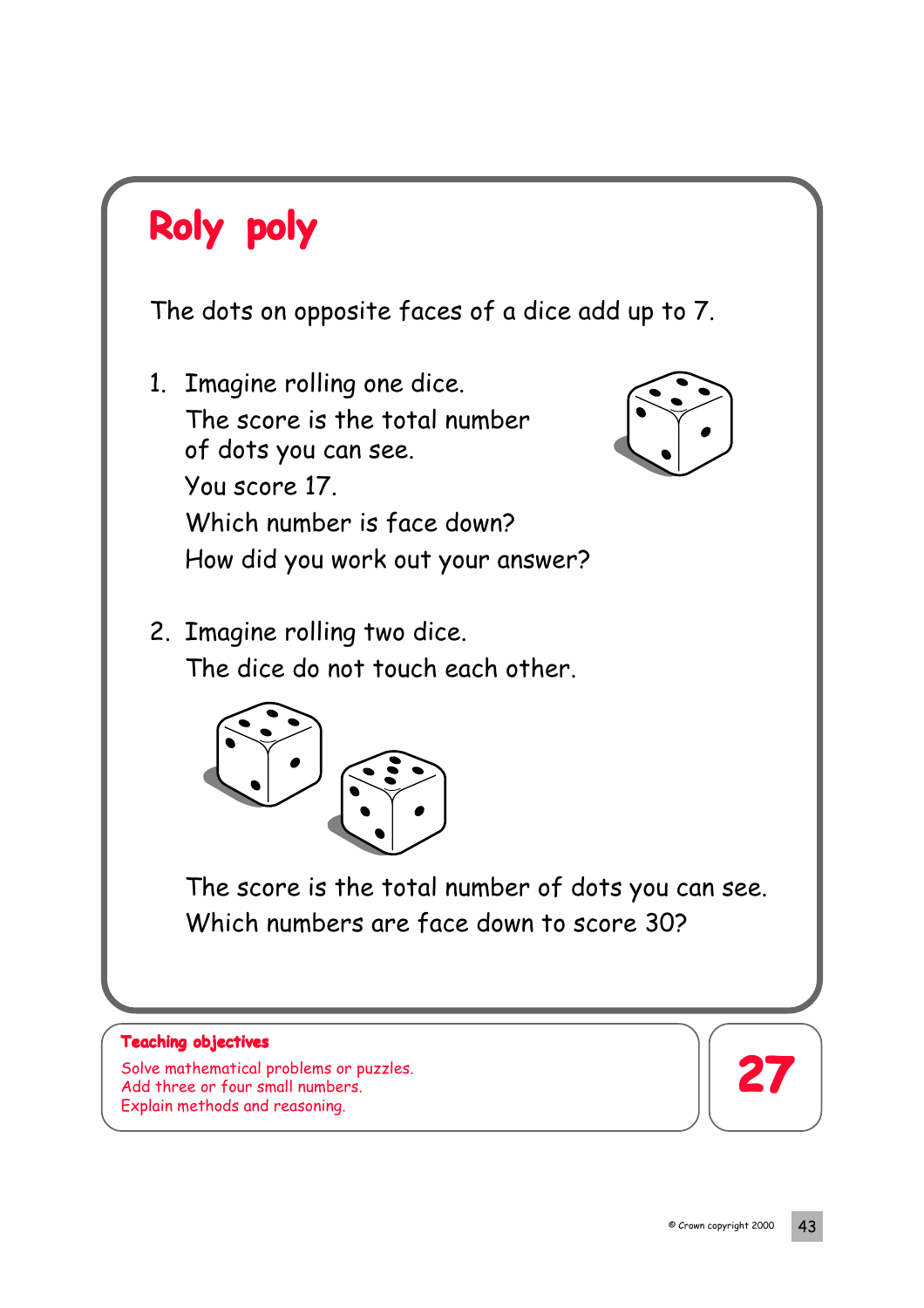



### **Teaching objectives**

Solve a given problem by organising and interpreting data in a simple table.<br>**28** Write whole numbers in figures; know what each digit represents.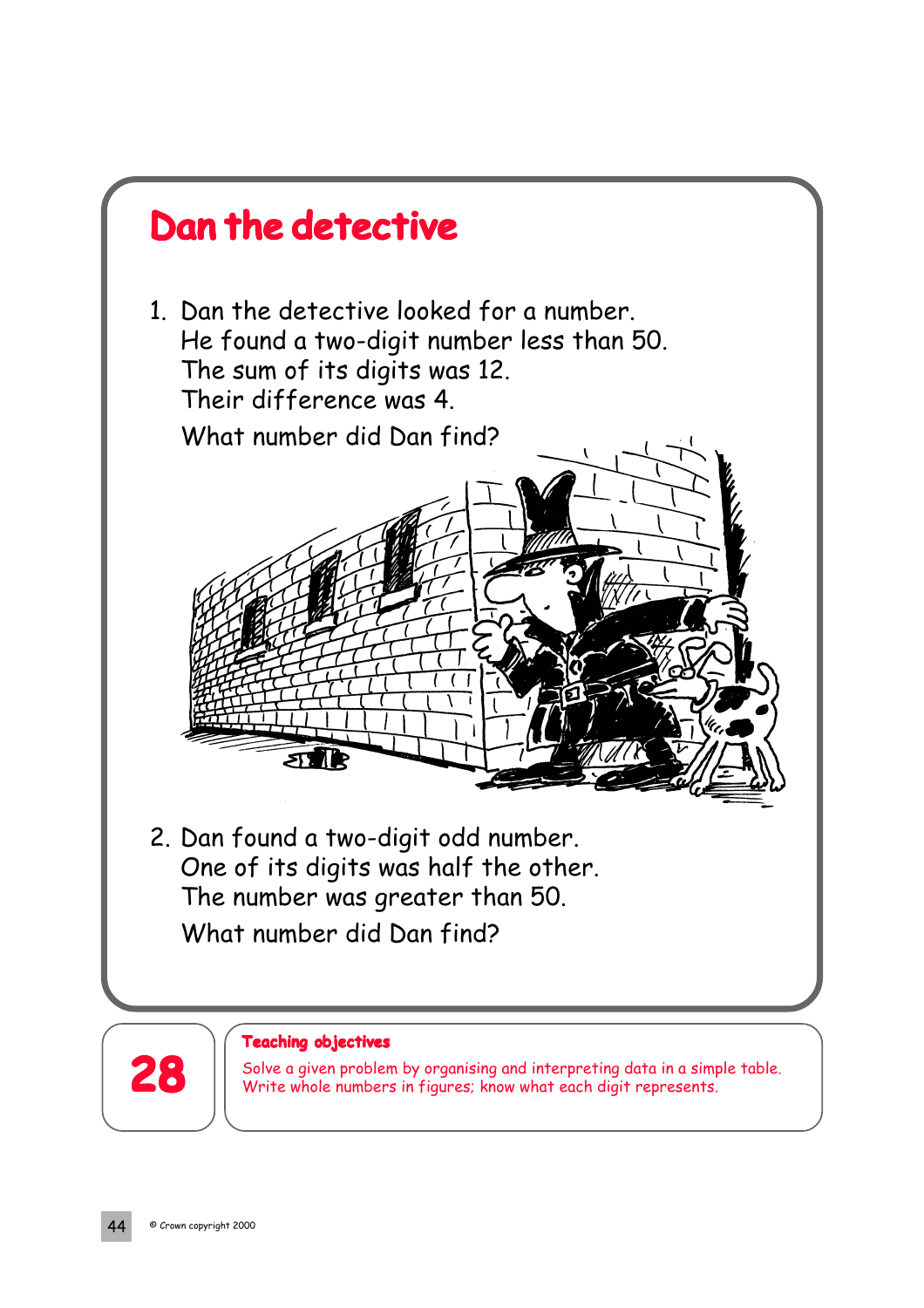

Solve mathematical problems or puzzles. Count on in steps of 2 or 3. Know multiplication facts for 2 and 3 times tables.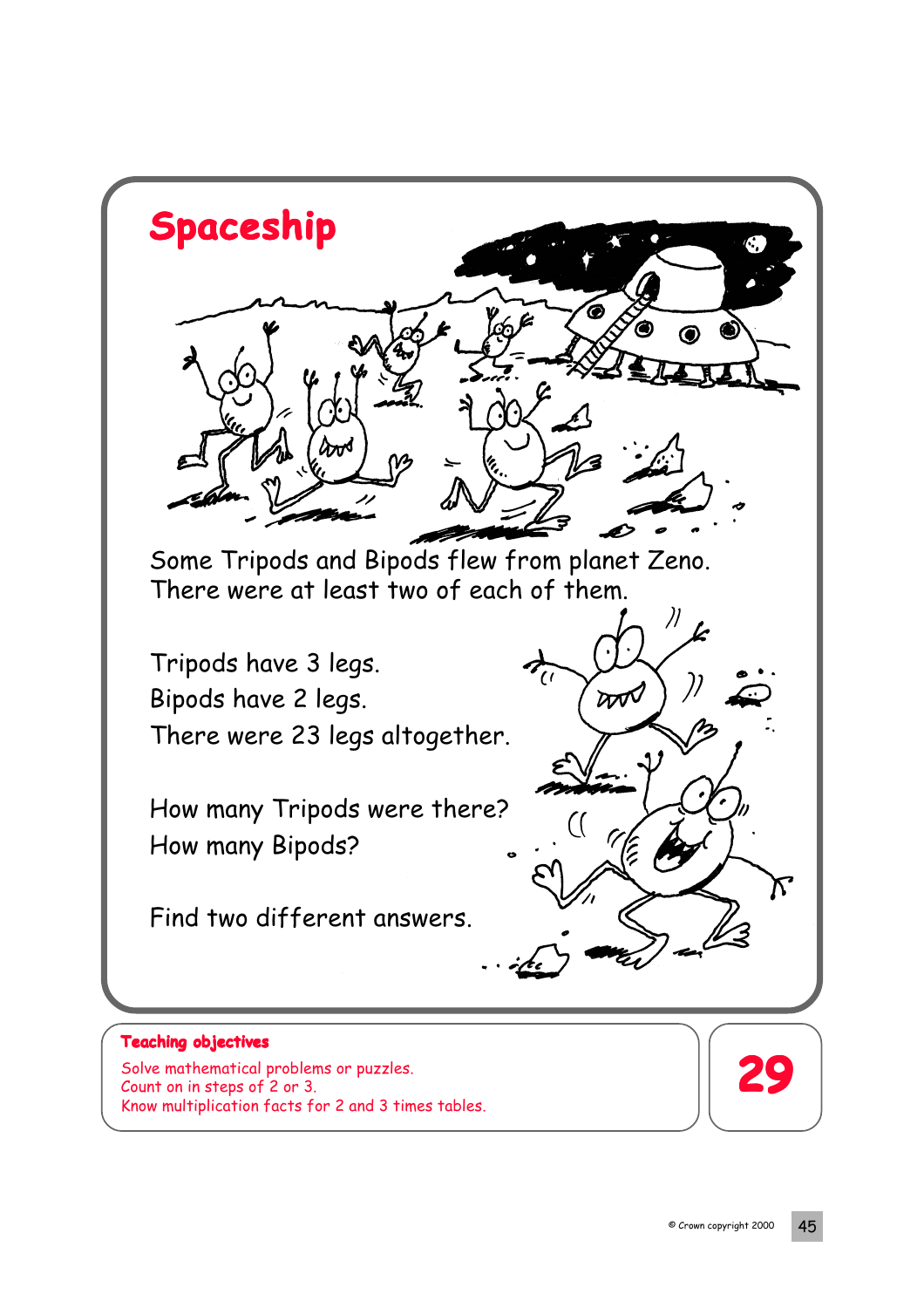

Solve mathematical problems or puzzles. Know multiplication facts for 4 and 5 times tables. Find remainders after division.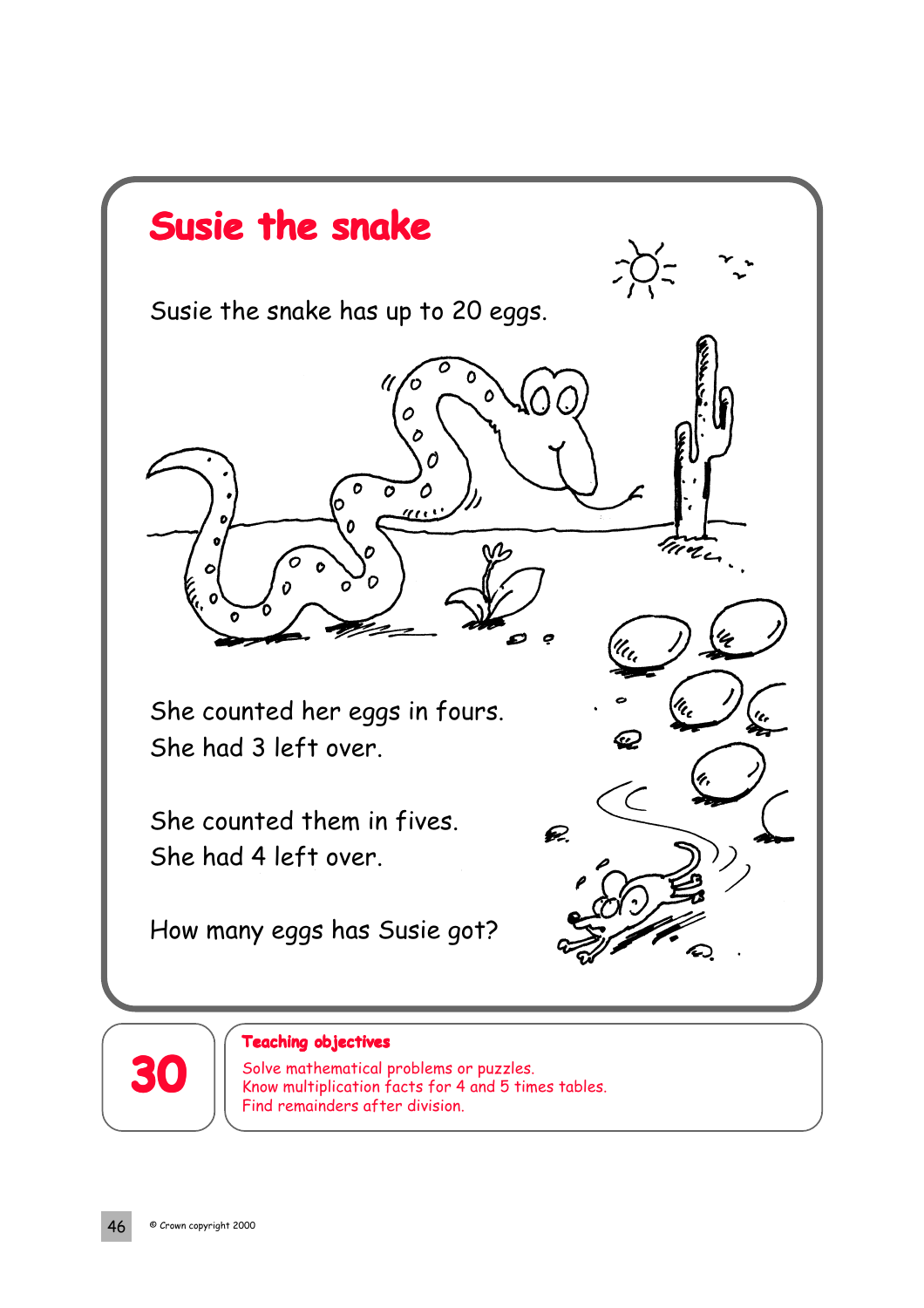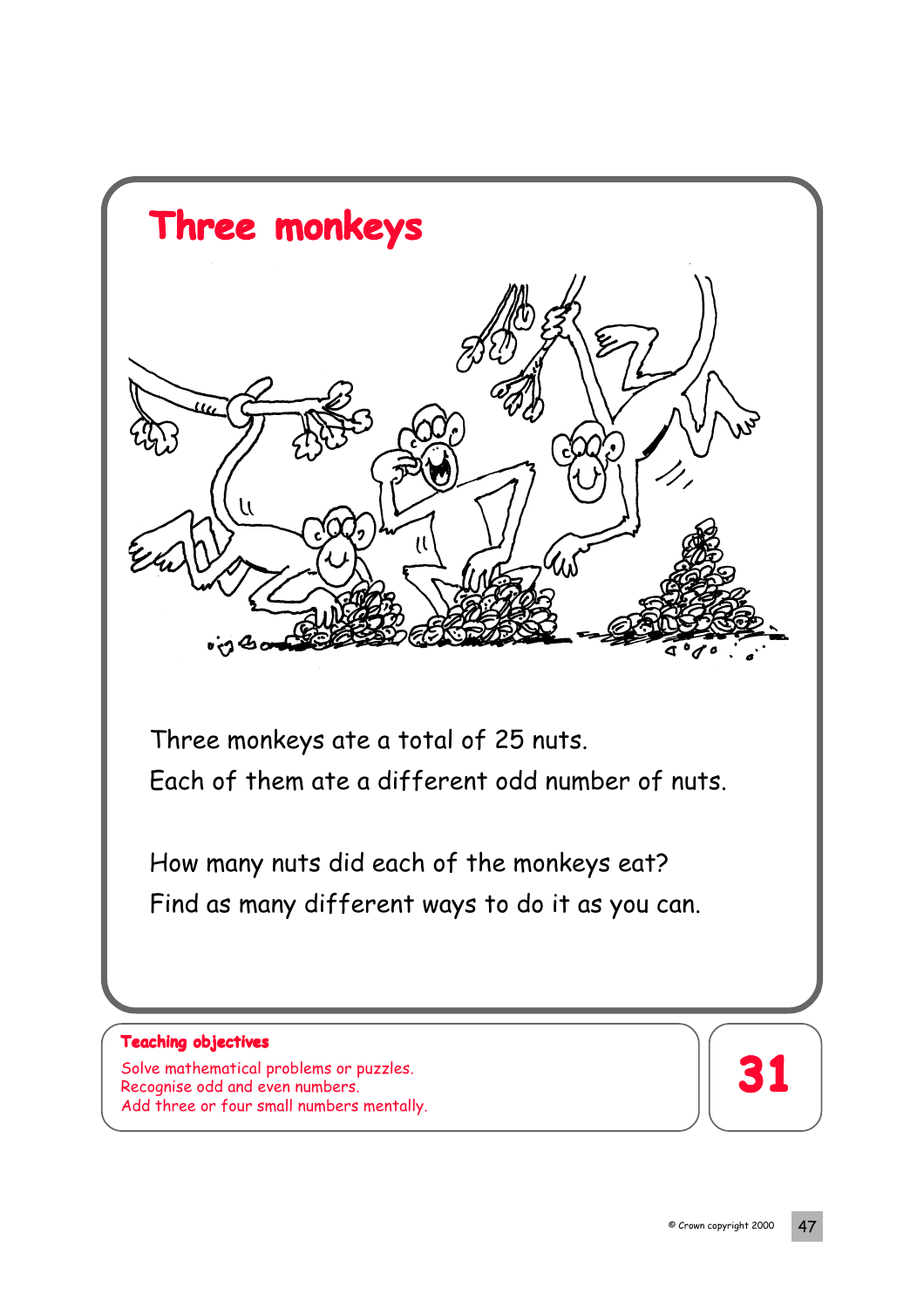



### **Teaching objectives**

Solve mathematical problems or puzzles. Know addition and subtraction facts up to 20. Add three or four small numbers mentally.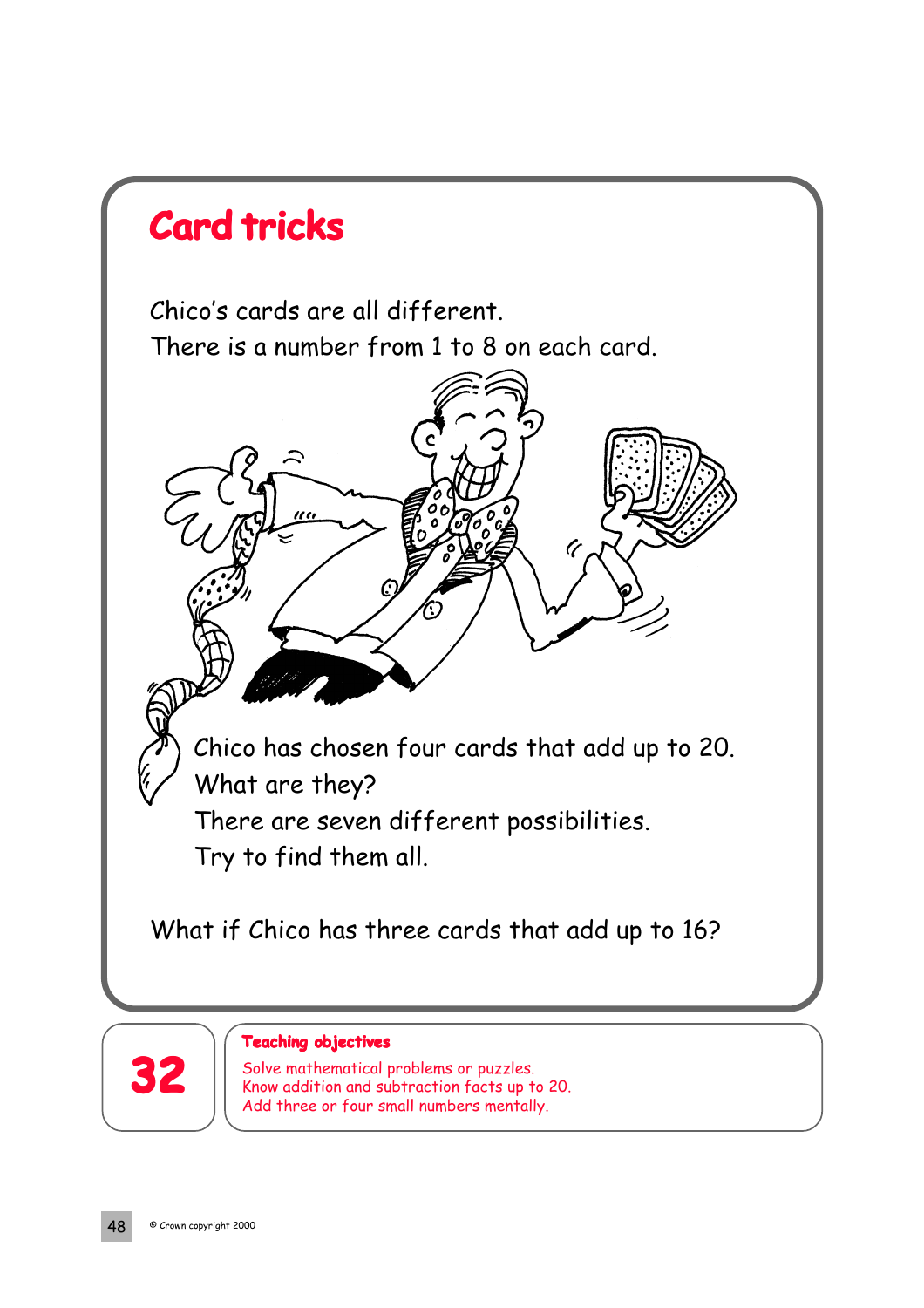

Use each of the numbers 1 to 6 once. Write one in each circle.



Numbers next to each other must not be joined. For example, 3 must not be joined to 2 or 4.

**1 2 3 4 5 6**

## **Teaching objectives**

Solve mathematical problems or puzzles. Order numbers 0 to 9. Explain methods and reasoning.

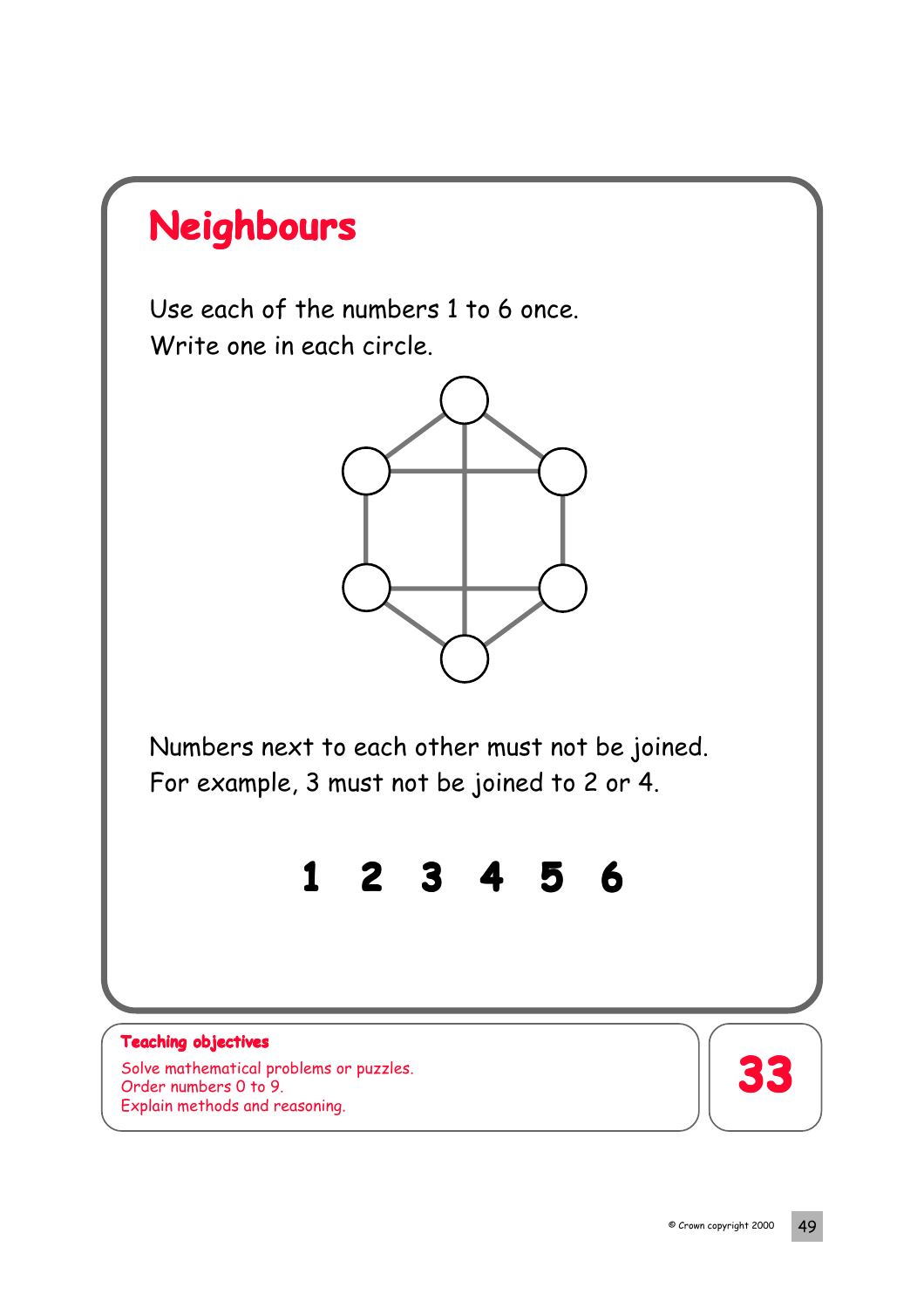

The fourth pile had twice as many coins as the second.

How many gold coins did Esmerelda put in each pile?



## **Teaching objectives**

Solve mathematical problems or puzzles. Use vocabulary of comparing and ordering numbers. Explain methods and reasoning.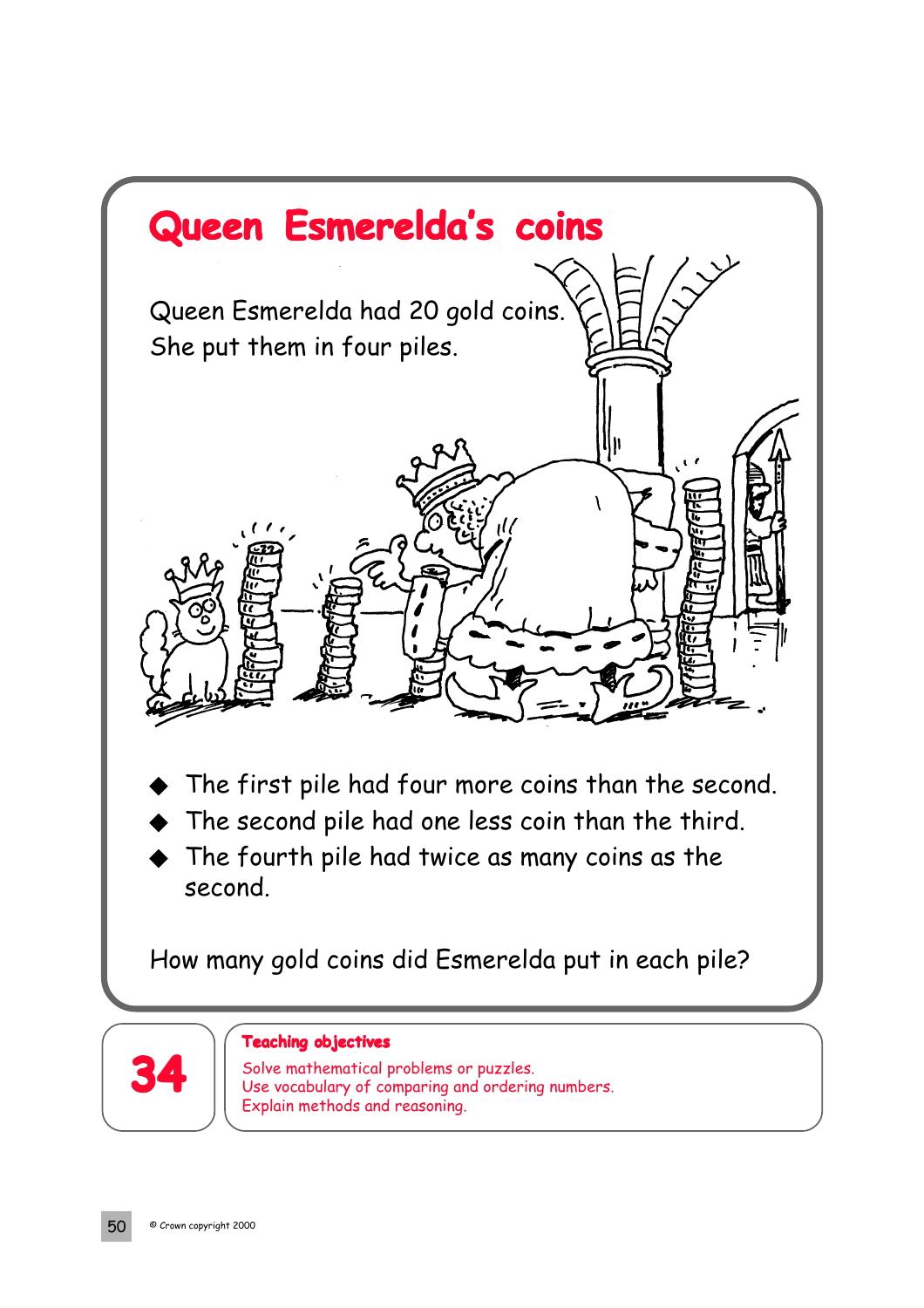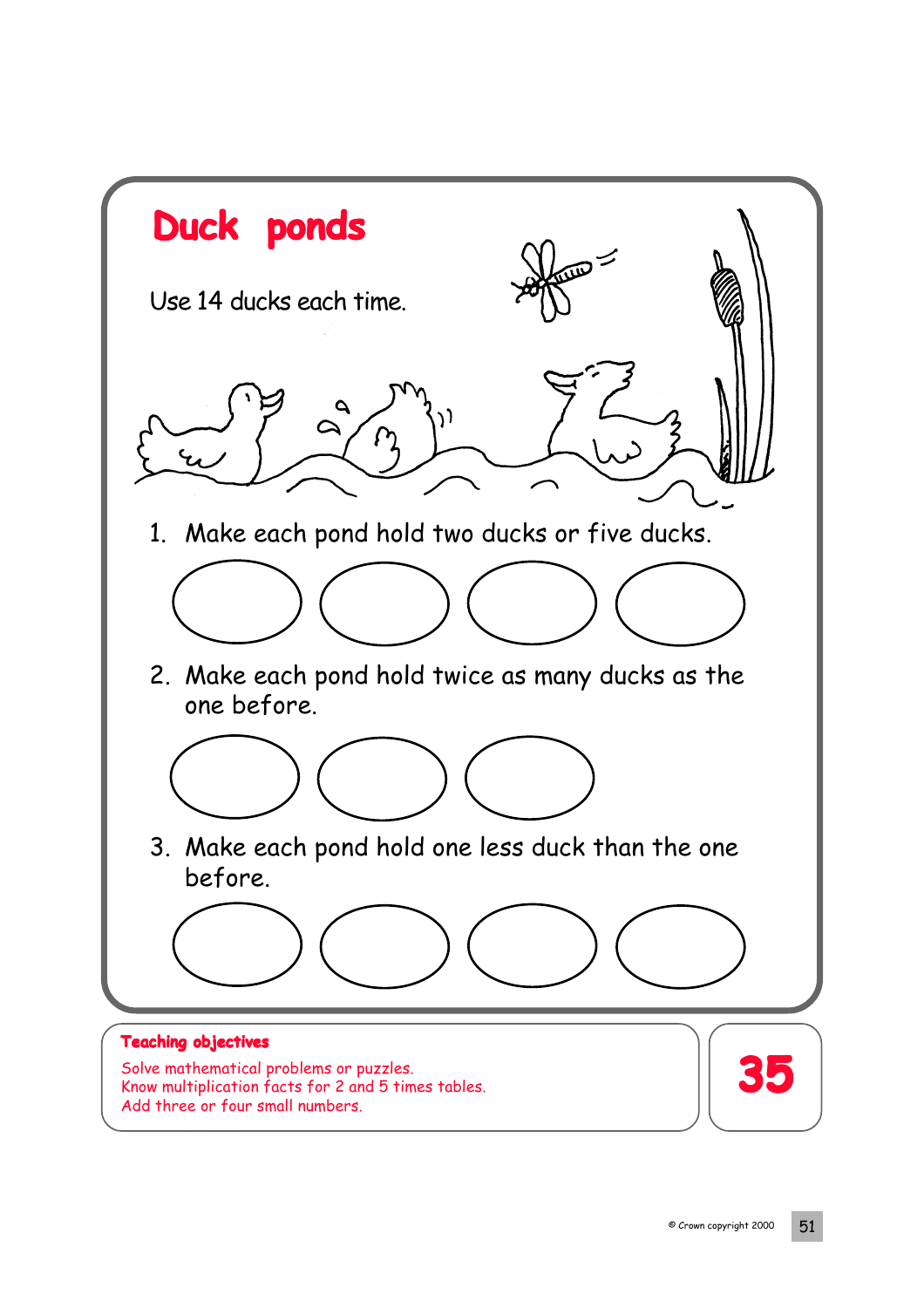

Solve a given problem by organising and interpreting data in a simple table.<br> **36** Explain methods and reasoning.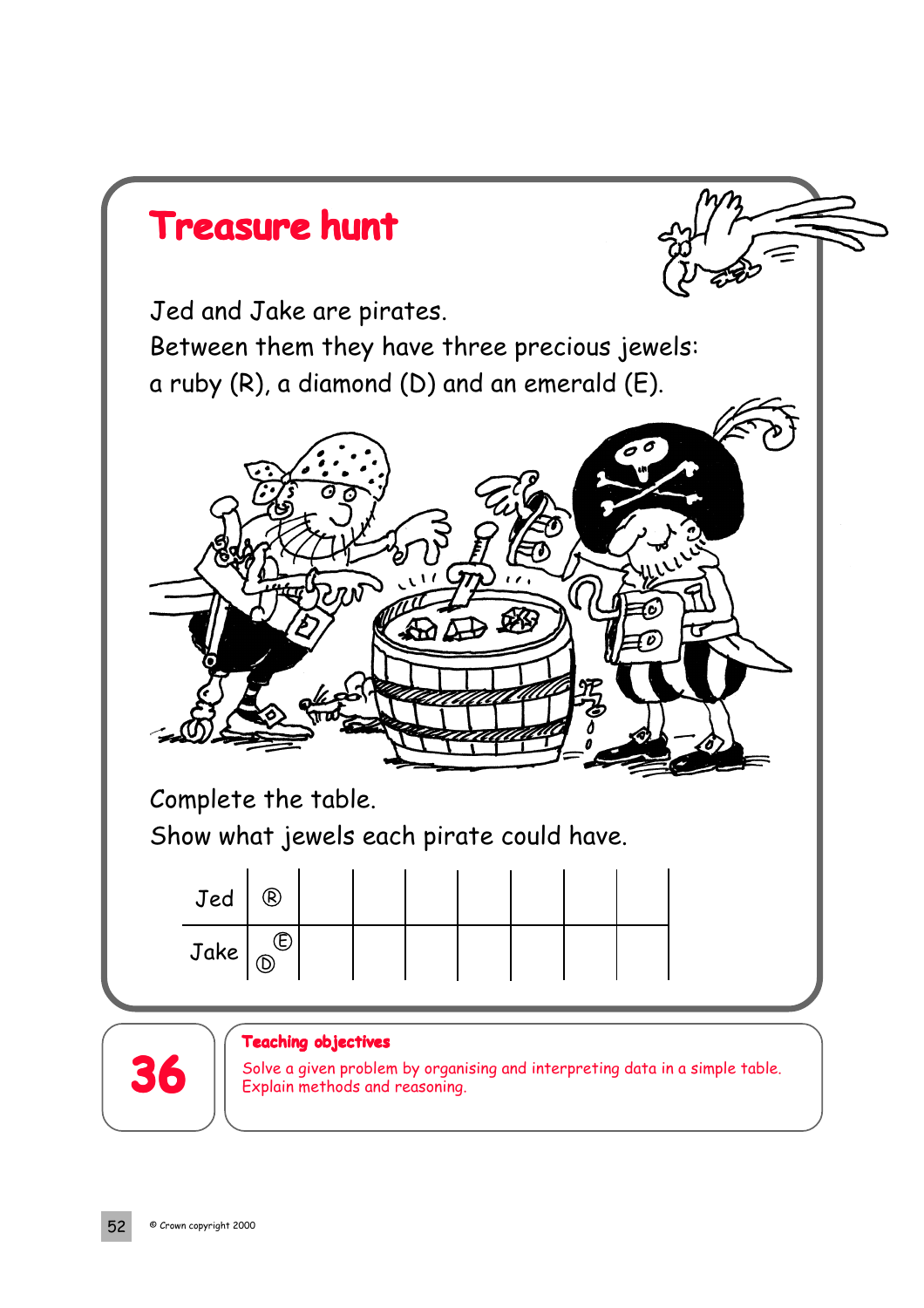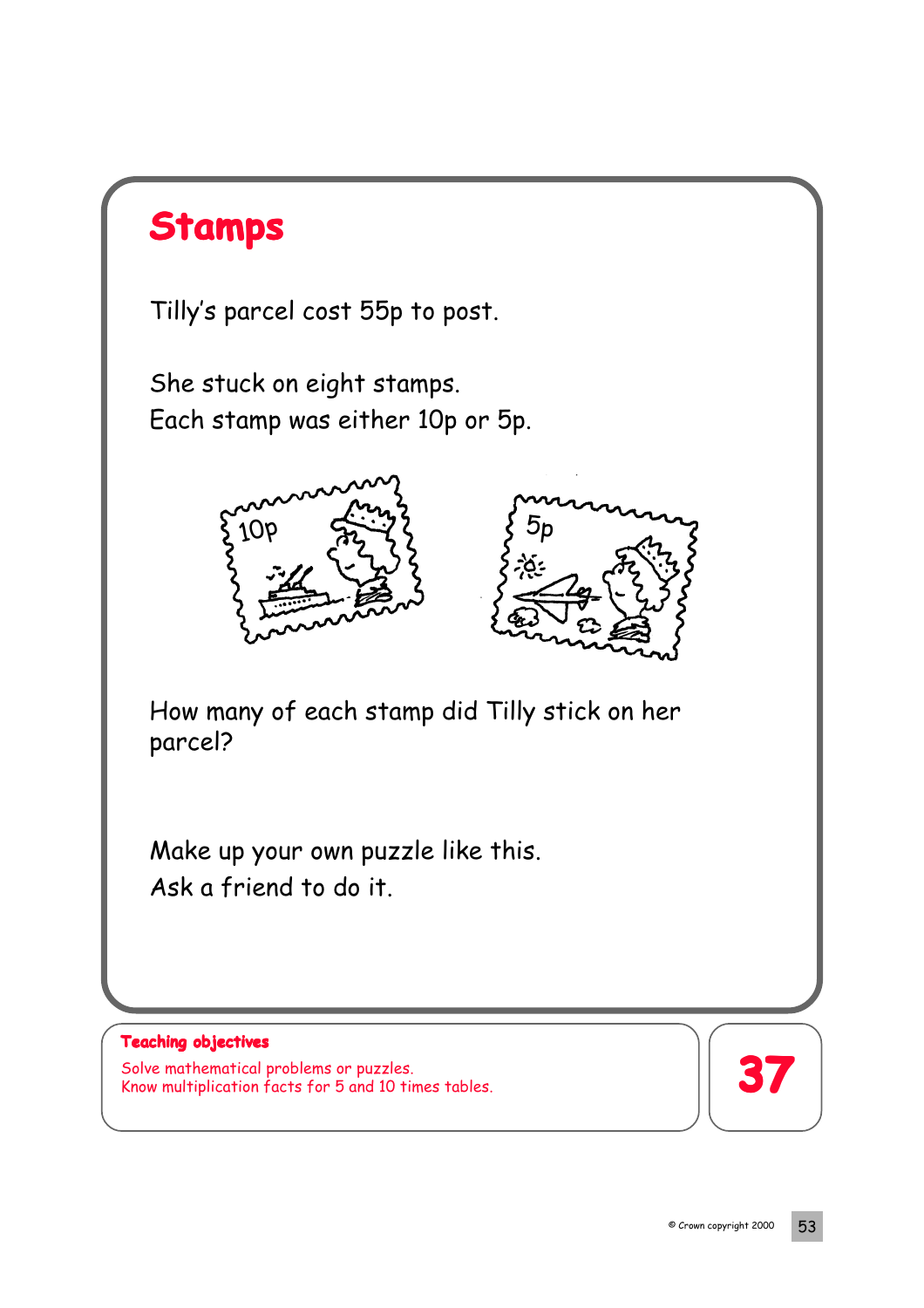



### **Teaching objectives**

Solve mathematical problems or puzzles. Know multiplication facts for 4 and 5 times tables. Find remainders after division.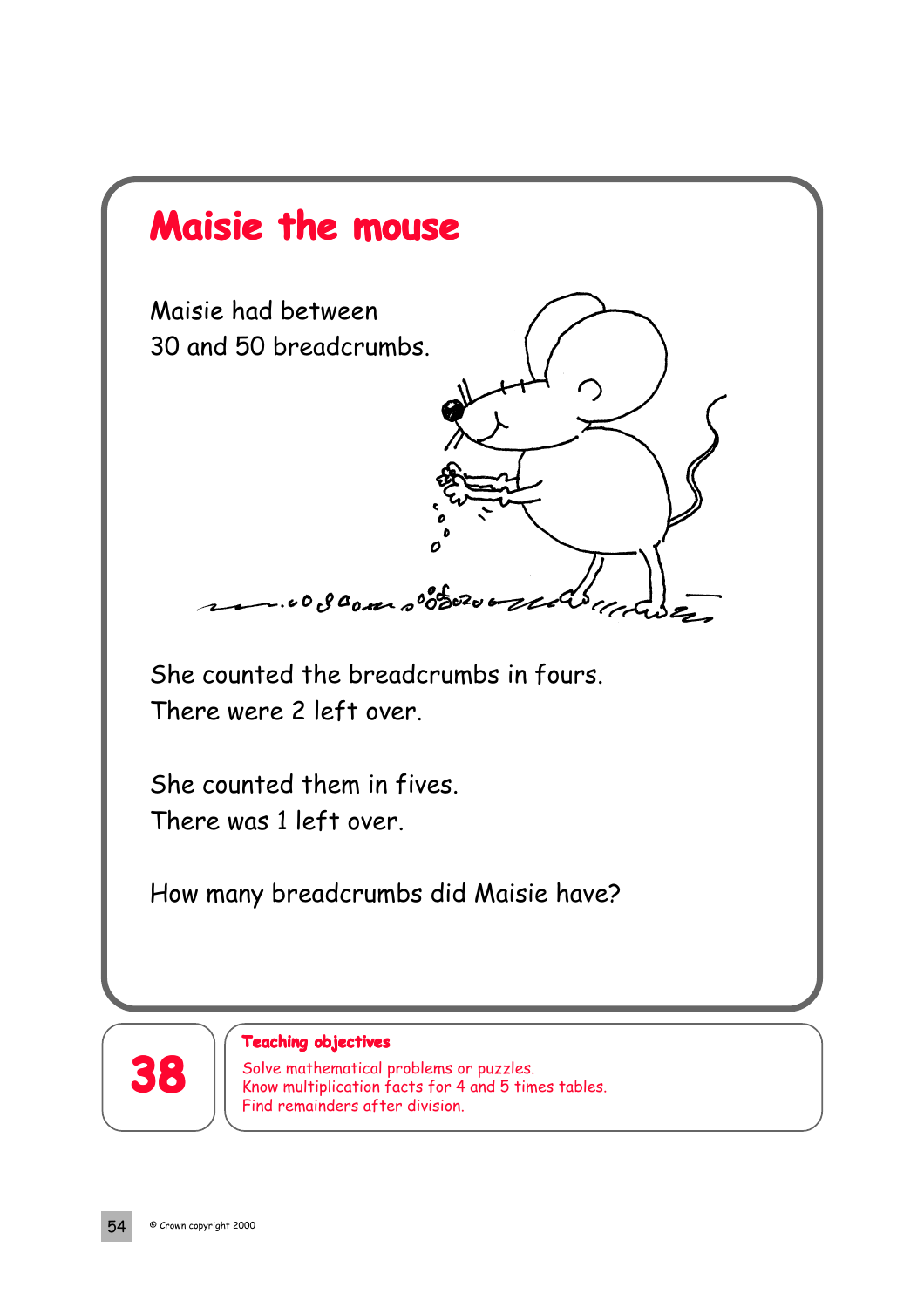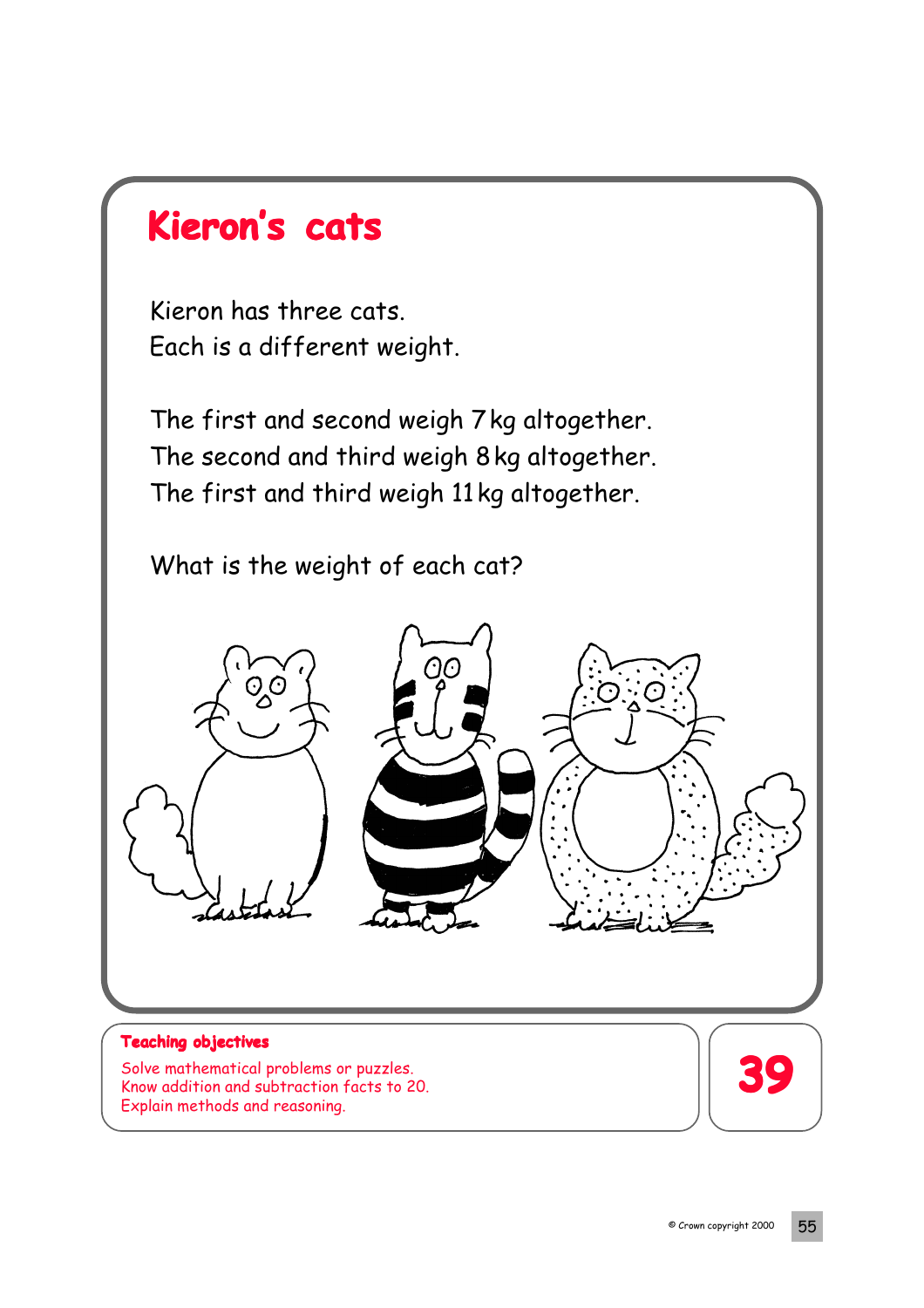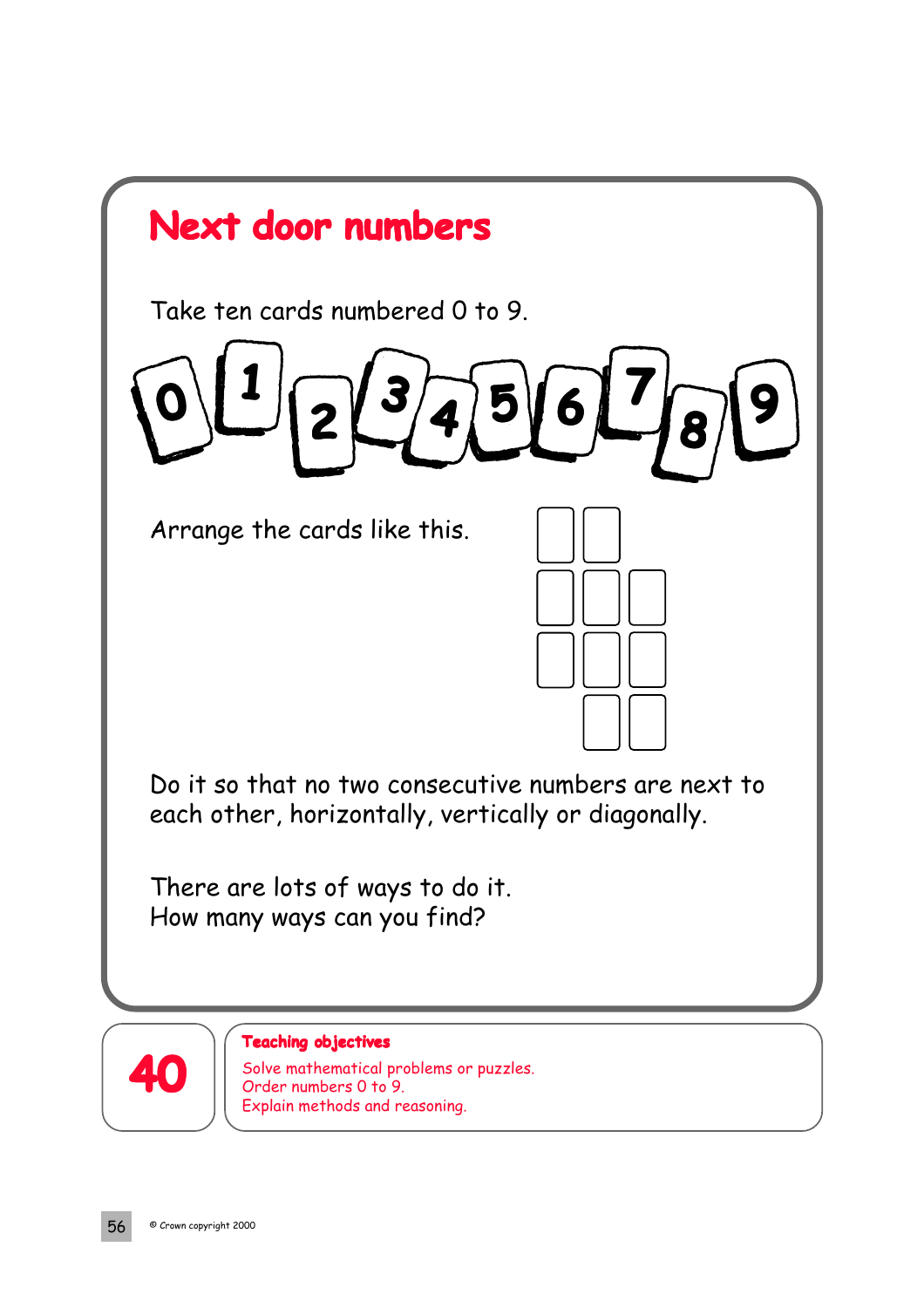## **Nick-names Nick-names**

Dawn, Mark, Josh and Tina are friends.



They each have a nick-name. Their nick-names are Spider, Curly, Ace and Fudgy, but not in that order.

What is the nick-name of each of the friends?

## **Clues**

- ◆ Josh plays tennis with Curly and goes swimming with Ace.
- ◆ Tina has been on holiday with Curly but travels to school with Fudgy.
- Spider, Curly and Dawn play in the football team.
- Spider sometimes goes to tea with Josh.

## **Teaching objectives**

Solve mathematical problems or puzzles. Solve a problem by organising information in a table. Explain methods and reasoning.

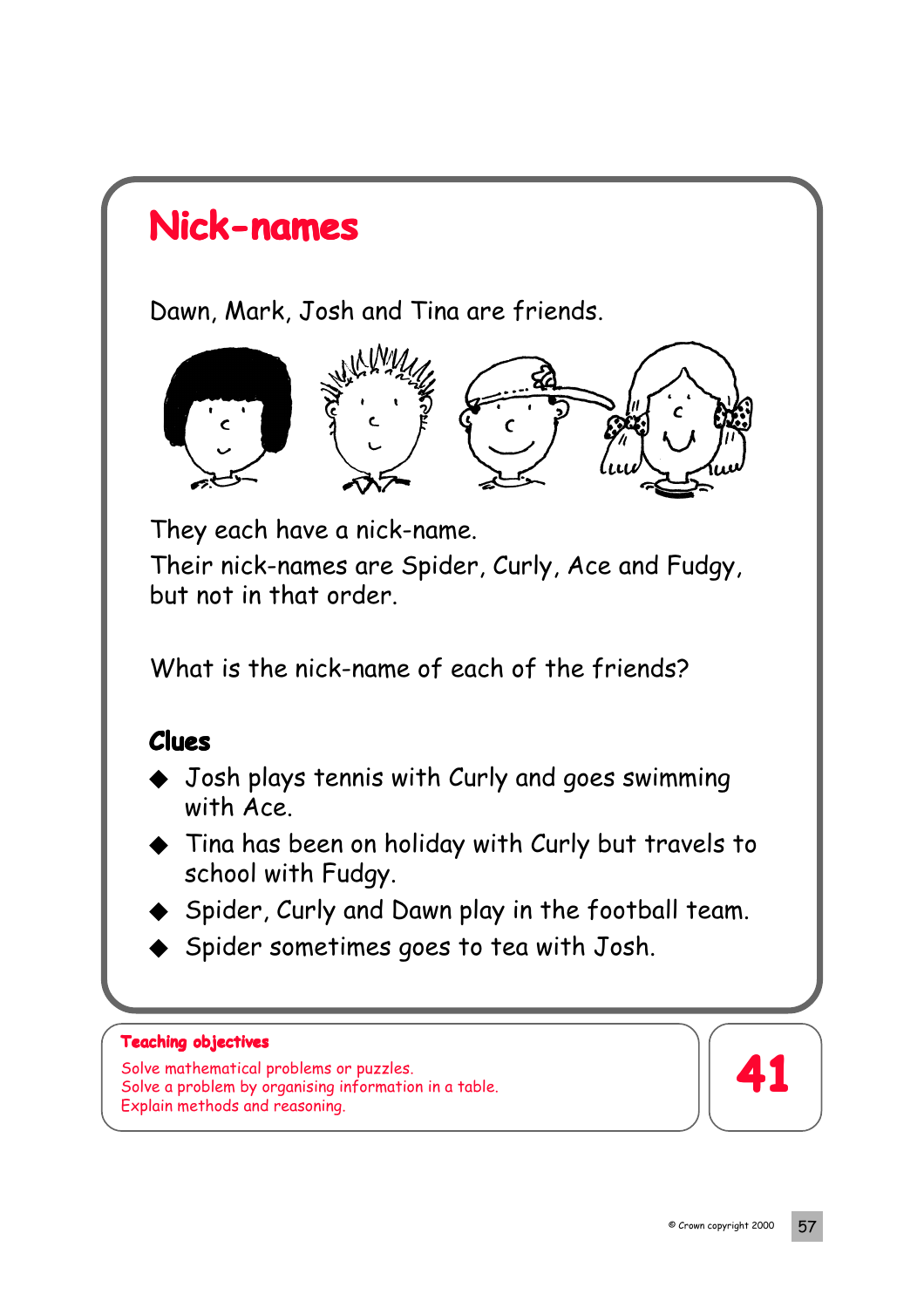## **Stickers Stickers**

The twins collected some animal stickers. They each had the same total number.



Winston had 3 full sheets and 4 loose stickers. Wendy had 2 full sheets and 12 loose stickers.

Every full sheet has the same number of stickers. How many stickers are there in a full sheet?



### **Teaching objectives**

Solve mathematical problems or puzzles. Know multiplication facts. Explain methods and reasoning.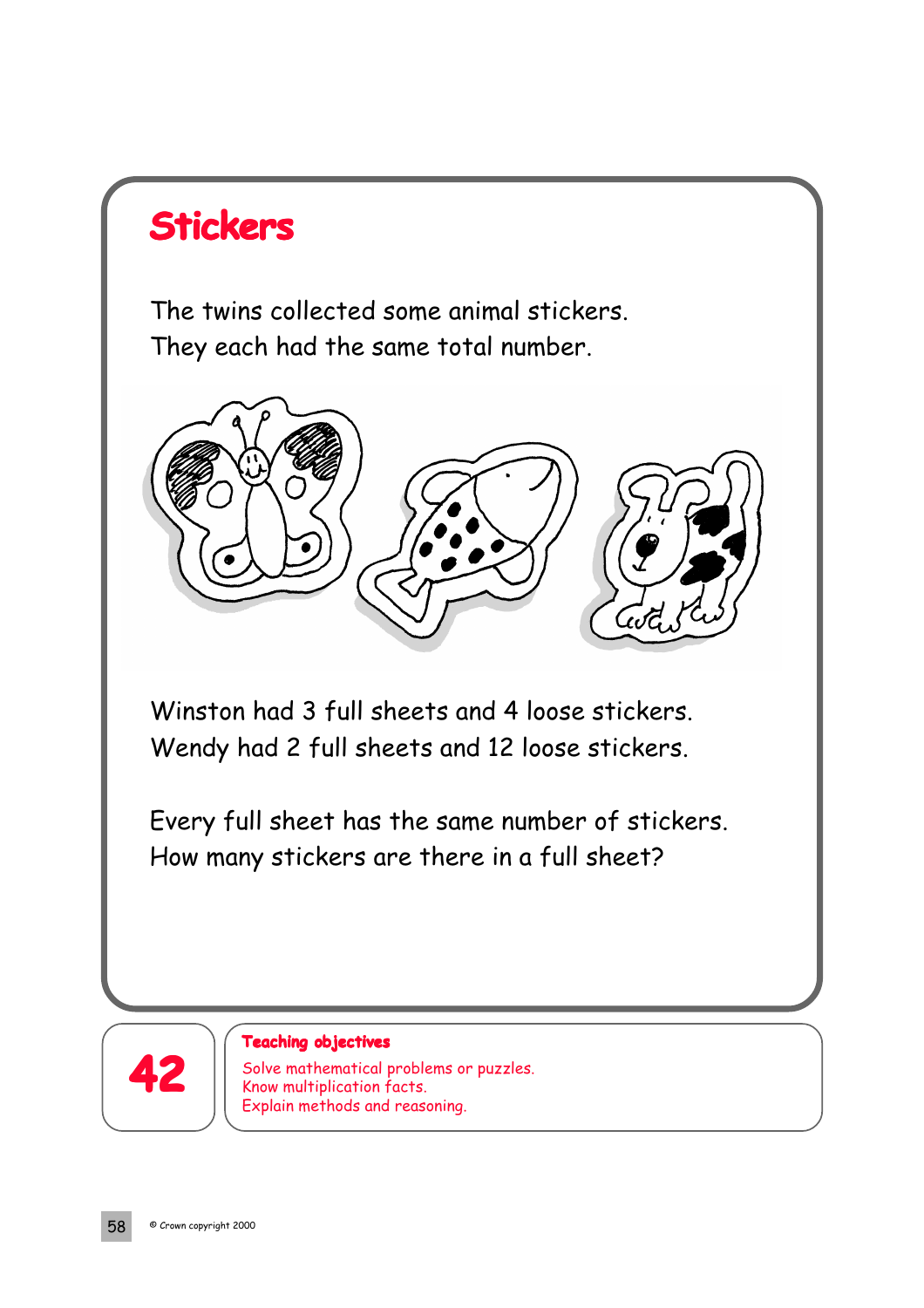| <b>Odds and evens</b>                                                                                           |  |  |  |  |  |
|-----------------------------------------------------------------------------------------------------------------|--|--|--|--|--|
| You need 13 counters or coins.                                                                                  |  |  |  |  |  |
|                                                                                                                 |  |  |  |  |  |
| Draw a 5 by 5 grid.                                                                                             |  |  |  |  |  |
| Put counters on it.                                                                                             |  |  |  |  |  |
| You can put only one counter in each space.                                                                     |  |  |  |  |  |
| 1. Place 13 counters.<br>Get an <b>odd</b> number of them in each row and column<br>and the two main diagonals. |  |  |  |  |  |
| 2. Place 10 counters.<br>Get an even number of them in each row and<br>column and the two main diagonals.       |  |  |  |  |  |
|                                                                                                                 |  |  |  |  |  |
| <b>Teaching objectives</b><br>Solve mathematical problems or puzzles.                                           |  |  |  |  |  |
| Recognise odd and even numbers.<br>Explain methods and reasoning.                                               |  |  |  |  |  |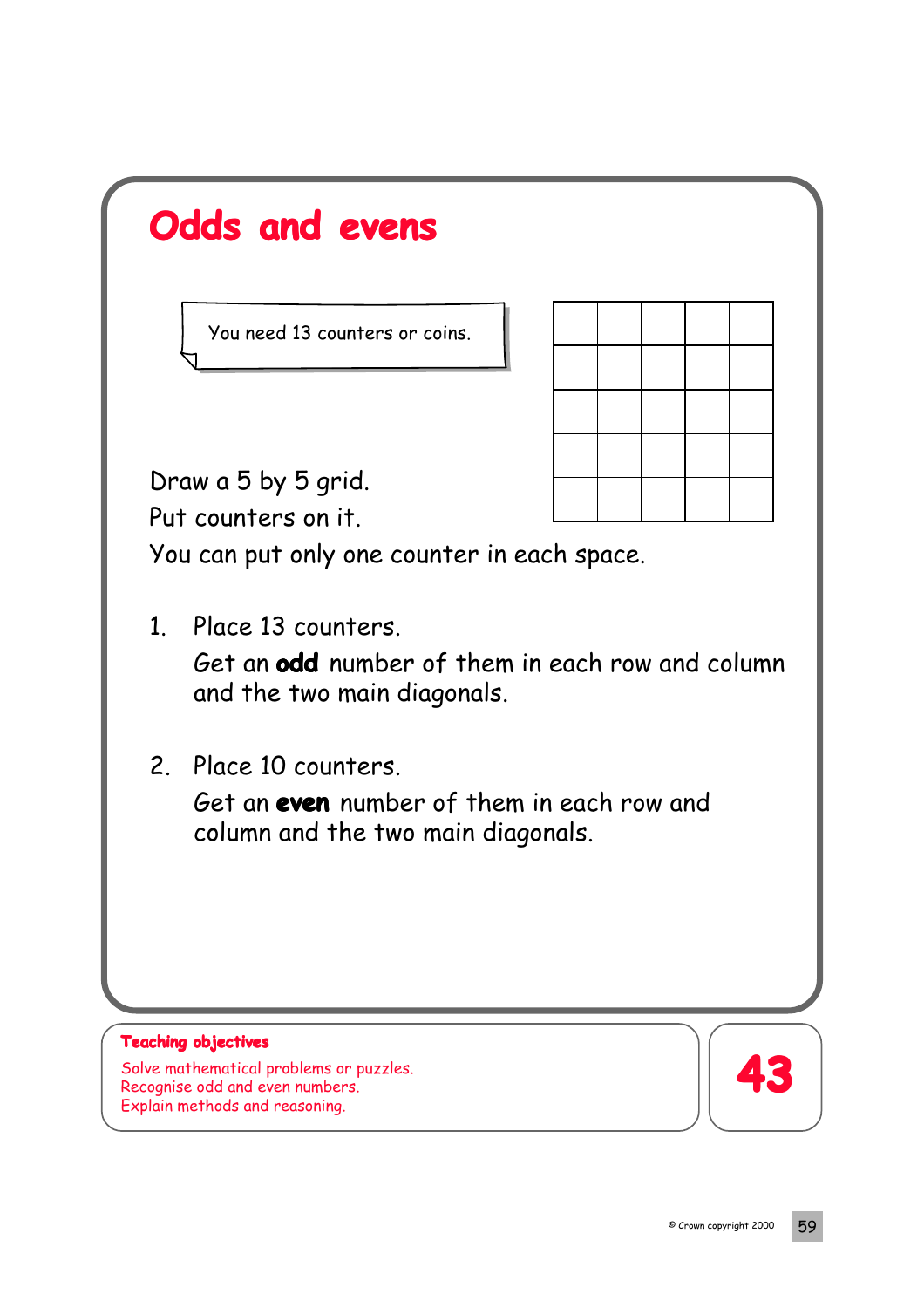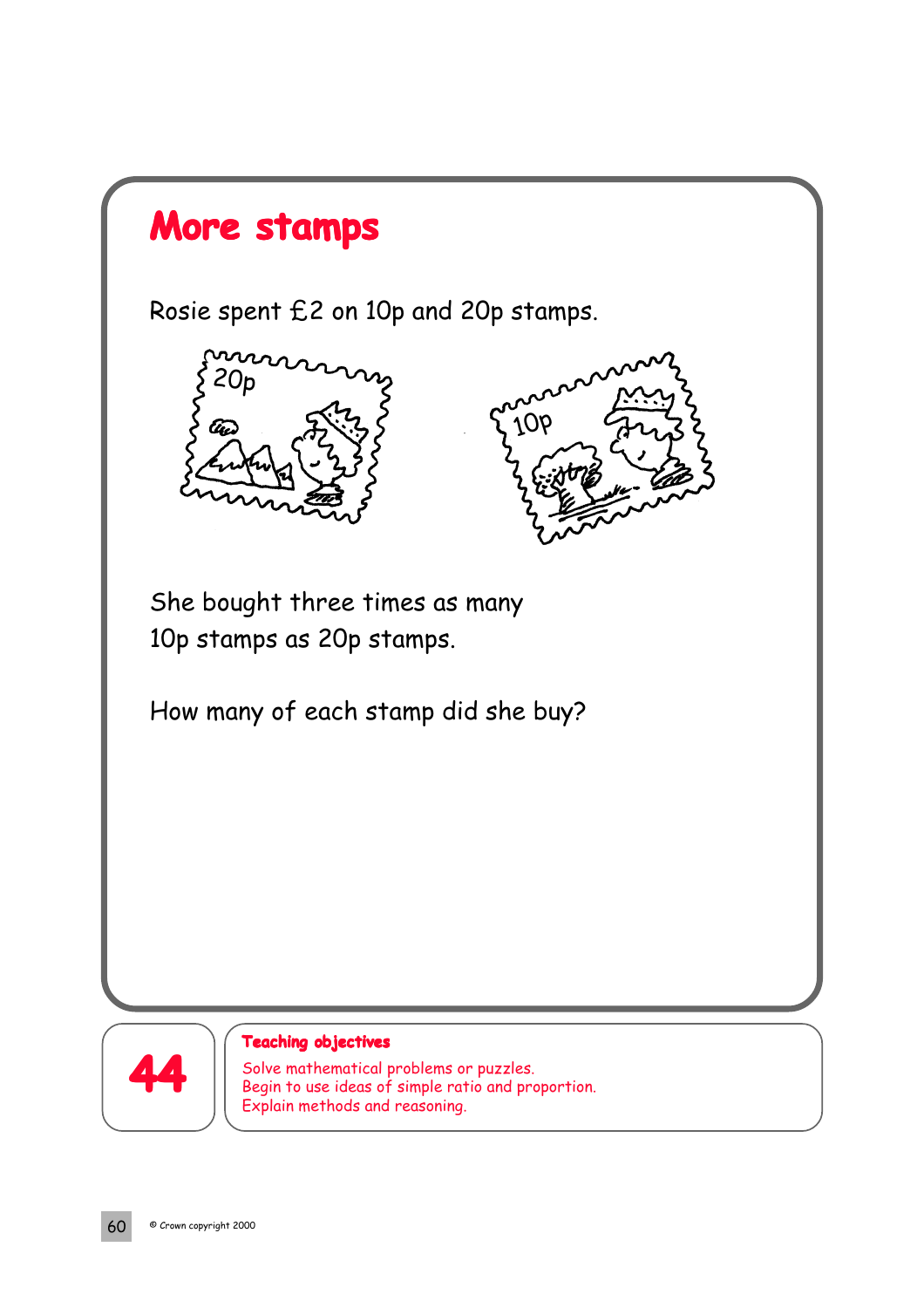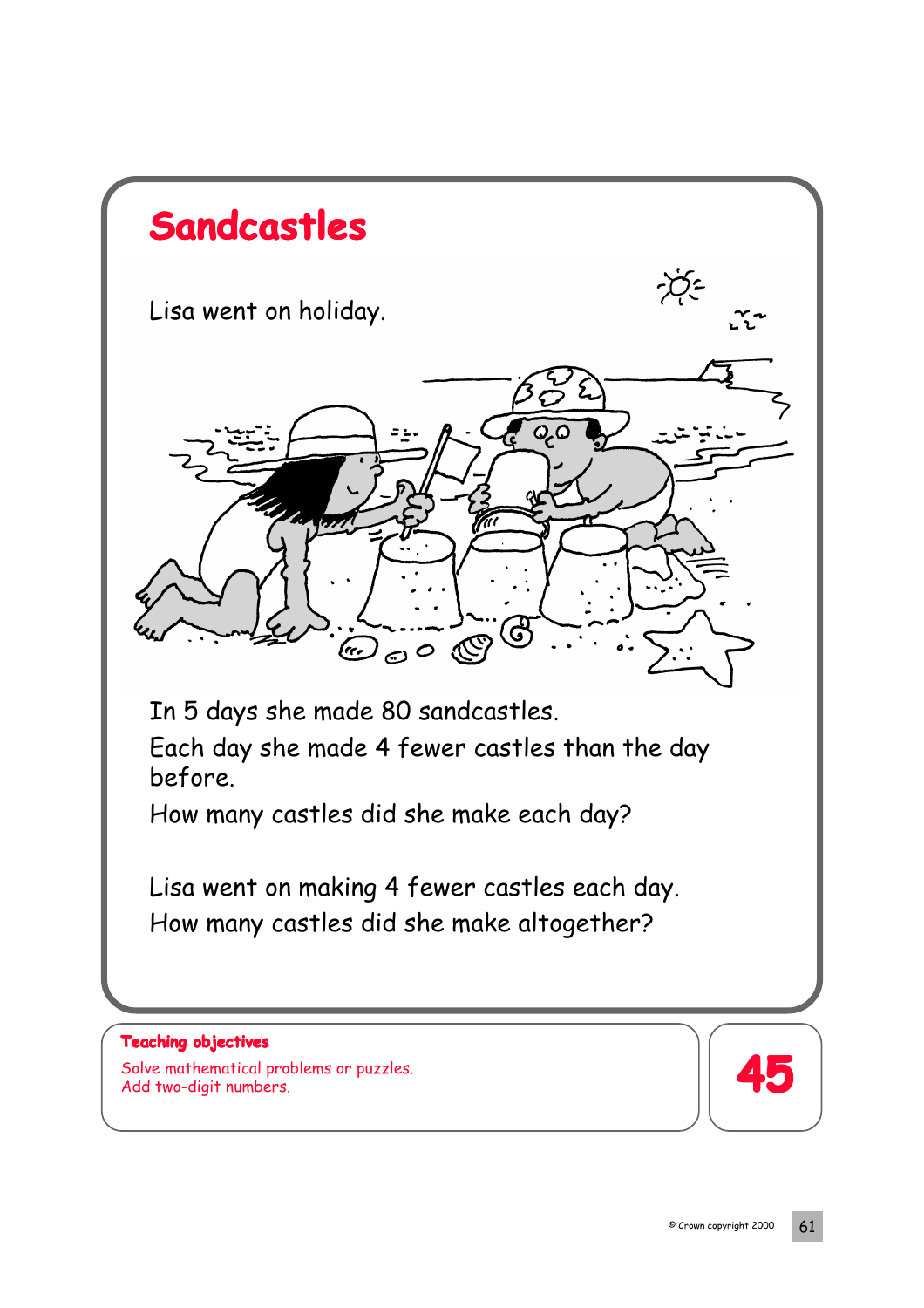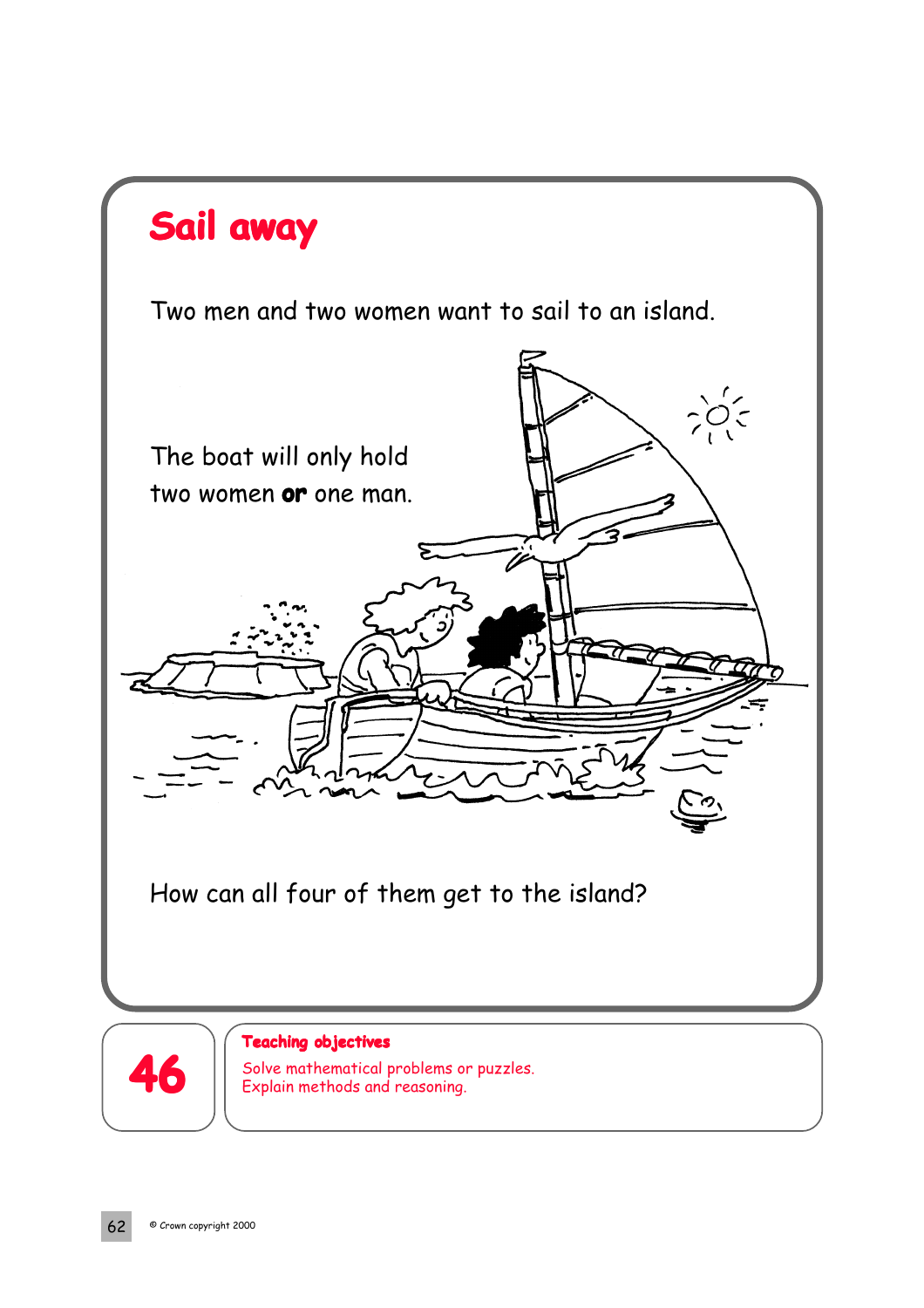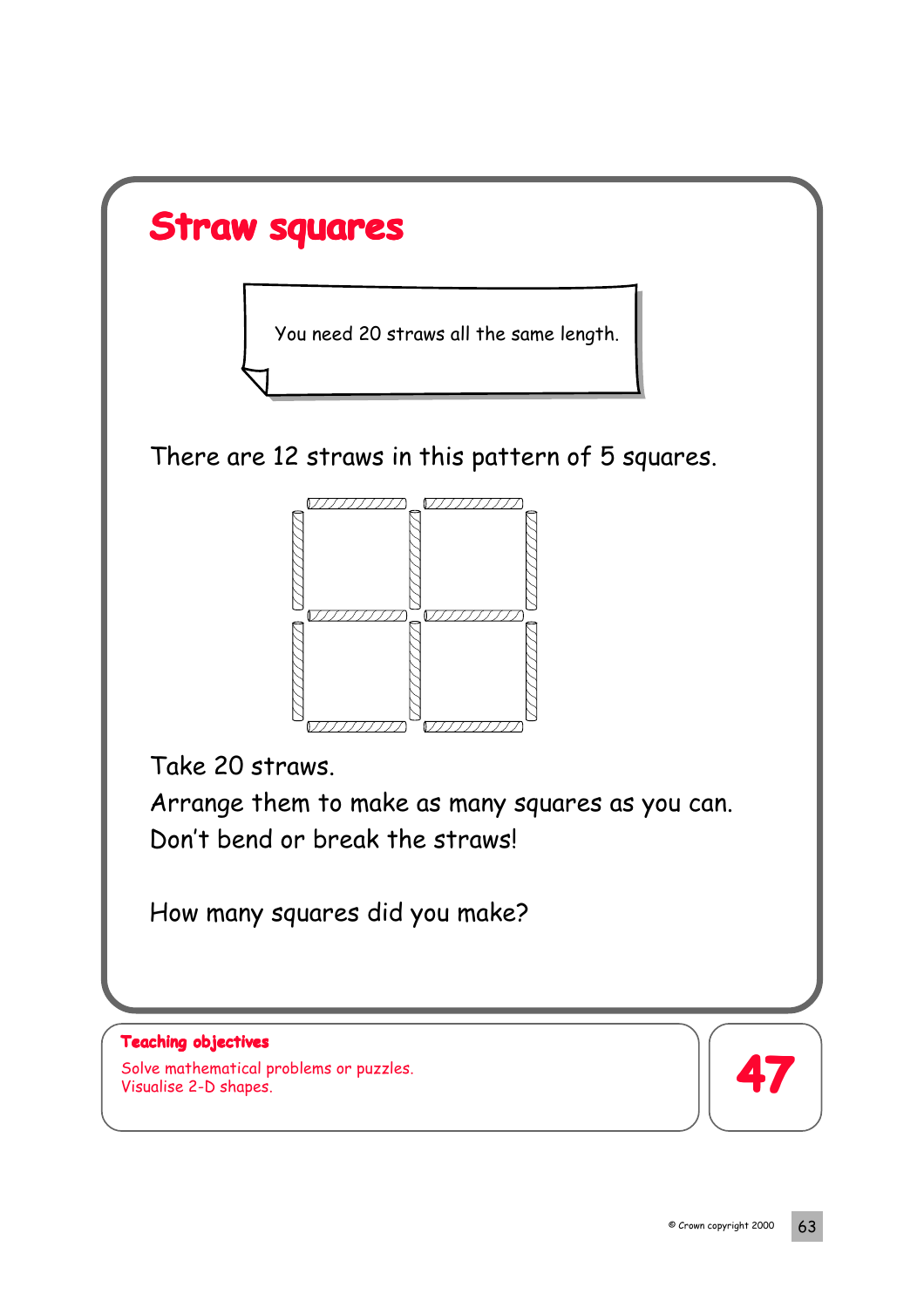

Solve mathematical problems or puzzles. Solve a problem by organising information. Explain methods and reasoning.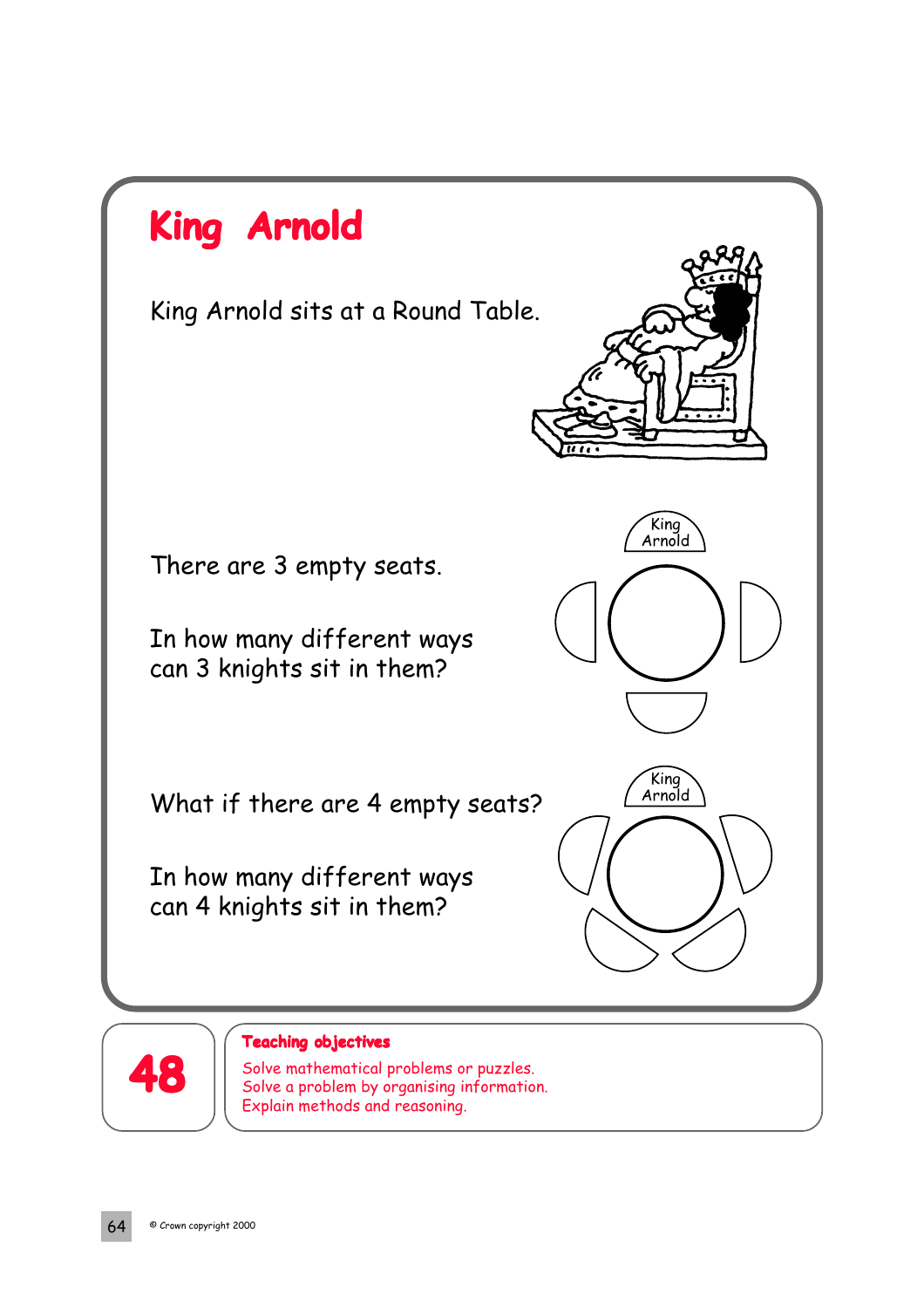| Footsteps in the snow                                                                                       |  |  |  |  |  |  |
|-------------------------------------------------------------------------------------------------------------|--|--|--|--|--|--|
| Little has size 2 boots.                                                                                    |  |  |  |  |  |  |
| Middle has size 3 boots.<br>They are one and a half times the<br>length of Little's boots.                  |  |  |  |  |  |  |
| Big has size 5 boots.<br>A little boot and a middle boot<br>are the same length as a big boot.              |  |  |  |  |  |  |
| They start with the heels of<br>their boots on the same line.                                               |  |  |  |  |  |  |
| They each walk heel to toe.                                                                                 |  |  |  |  |  |  |
| When will all three heels be in line again?                                                                 |  |  |  |  |  |  |
| <b>Teaching objectives</b><br>Solve mathematical problems or puzzles.<br>Recognise multiples of 2, 3 and 5. |  |  |  |  |  |  |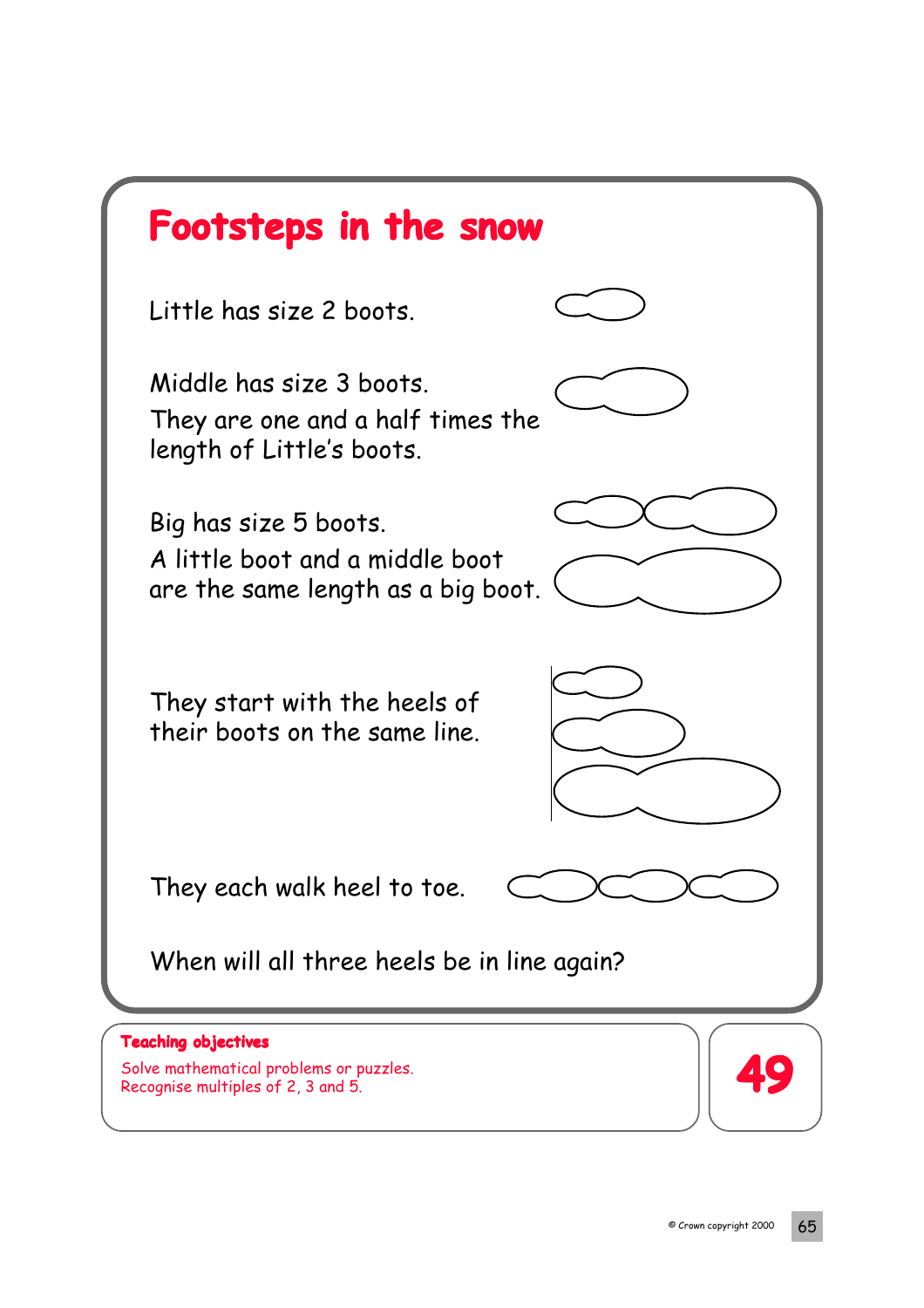## **Ski lift**

On a ski lift the chairs are equally spaced. They are numbered in order from 1.

Kelly went skiing. She got in chair 10 to go to the top of the slopes.

Exactly half way to the top, she passed chair 100 on its way down.

How many chairs are there on the ski lift? ra. فكرعا

Make up more problems like this.



### **Teaching objectives**

**50** Solve mathematical problems or puzzles. Solve a problem by organising information. Explain methods and reasoning.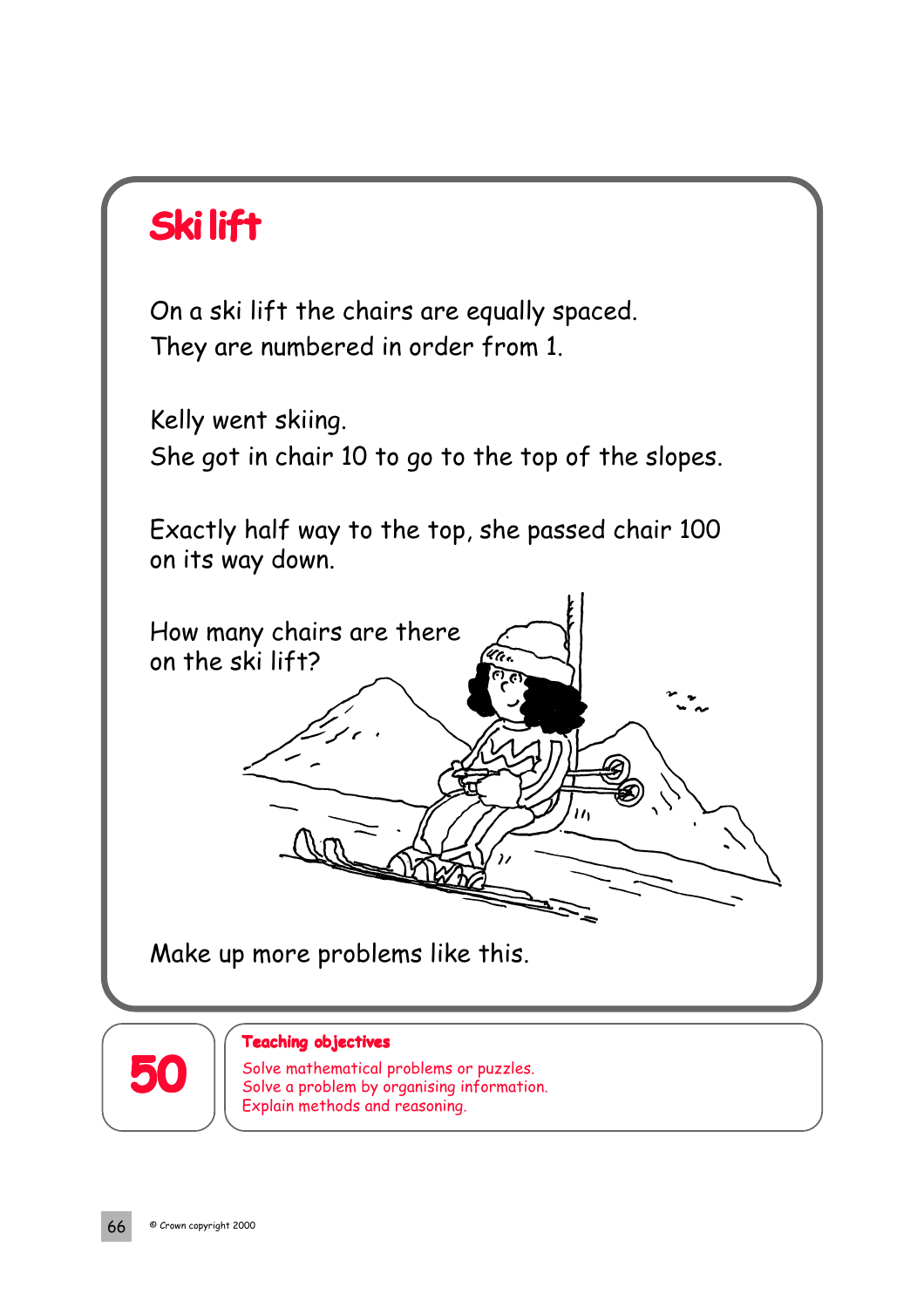## **Lighthouses Lighthouses**

On the coast there are three lighthouses.



The first light shines for 3 seconds, then is off for 3 seconds.

The second light shines for 4 seconds, then is off for 4 seconds.

The third light shines for 5 seconds, then is off for 5 seconds.

All three lights have just come on together. When is the first time that all three lights will be off? When is the next time that all three lights will come on at the same moment?

## **Teaching objectives**

Solve mathematical problems or puzzles.<br>Pessential multiples of 6, 8 and 10. Recognise multiples of 6, 8 and 10. Explain methods and reasoning.